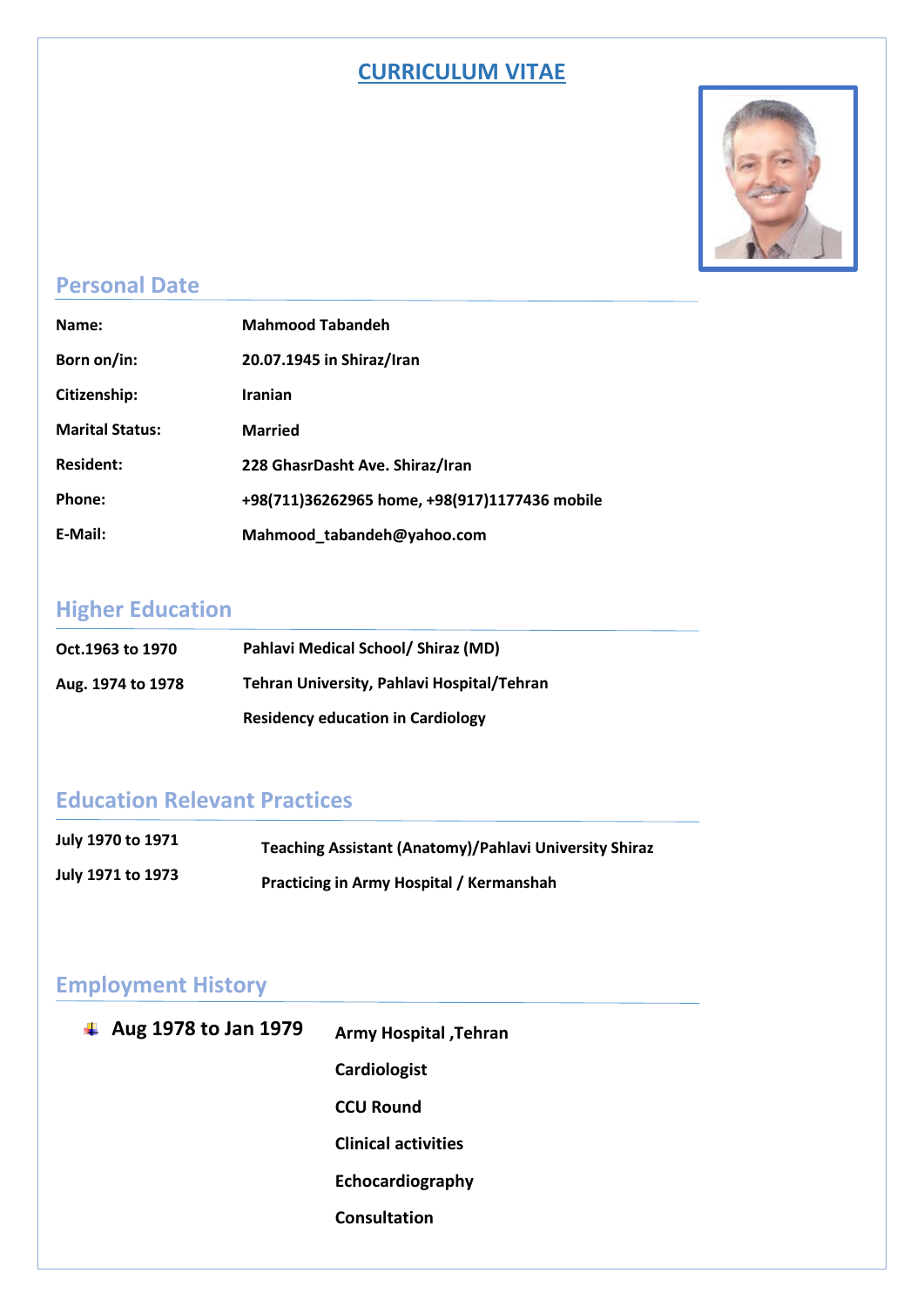| Feb 1979 to 1995             | Army Hospital , Shiraz                                                             |
|------------------------------|------------------------------------------------------------------------------------|
|                              | <b>Consultant Cardiologist &amp; in charge of Cardiology ward</b>                  |
|                              | <b>CCU Round</b>                                                                   |
|                              | <b>Clinical activities</b>                                                         |
|                              | Consultation for pre operation                                                     |
|                              | Shiraz University of Medicine (Beheshti Hospital)                                  |
|                              | <b>Guest Professor &amp; Head of department of Cardiology</b>                      |
|                              | Teaching (Specially for Interns & residents                                        |
|                              | Echocardiography                                                                   |
|                              | Stress Testing (ETT)                                                               |
|                              | Invasive cardiology (Coronary Angiography, pace maker,<br>tempotary and permanent) |
|                              |                                                                                    |
| <b>March 1992 to 2005</b>    | <b>Fars Heart Foundation, Shiraz</b>                                               |
|                              | <b>Managing Director &amp; Member of trusties</b>                                  |
|                              | <b>Establishing Kowsar Heart Hospital</b>                                          |
|                              | Sponsor acquisition                                                                |
|                              | Practicing Medicine (FREE OF CHARGE)                                               |
|                              |                                                                                    |
| <b>July 2005 to Peresent</b> | Kowsar Hospital , Shiraz                                                           |
|                              | Dean of Hospital                                                                   |
|                              | <b>Hospital Management</b>                                                         |
|                              | <b>Invasive Cardiology</b>                                                         |
|                              | <b>CCU Round</b>                                                                   |
|                              | Clinical activities                                                                |

Echocardiography (TTE & TEE)

Cardiac CT Angiography since 2008 Cardiac MRI since 2016

Pace maker clinic Activity

Research Program

Educational Activity